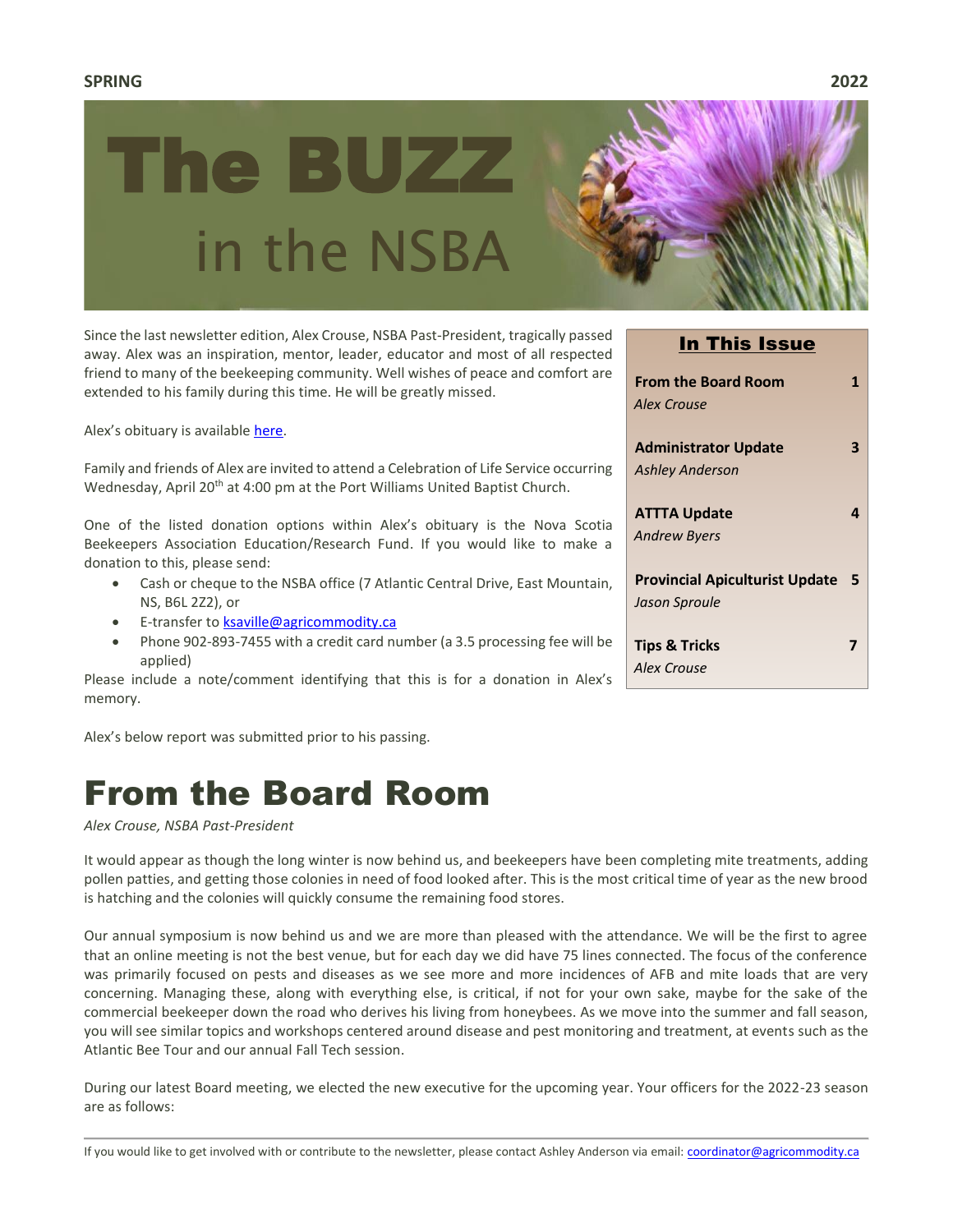| <b>Tyler Hobbs</b> |
|--------------------|
| Duncan Wetzel      |
| Sawyer Olmstead    |
| David MacPherson   |
|                    |

I would personally like to thank all those Board members who let their names stand for the executive positions. Bringing new faces and new ideas to these critical roles will assist the Board with advancing many of the projects that are associated with our 5-year strategy. As a member of the NSBA, your input and comments are always welcome. The contact information for all Board members, as well as the strategy document, is available on the NSBA website.





During the March meeting, we appointed our representatives to the Joint Pollination Committee, the NSDA/NSBA working group, the commercial beekeeper committee, the Atlantic Beekeepers Association, and the ATTTA steering committee.

Mark your calendars for the Atlantic Bee Tour: August 19<sup>th</sup>-20<sup>th</sup>, 2022. It is our great pleasure to be hosting this event this summer. Plans are underway to fill two days with tours, speakers, and workshops that will cover a wide range of topics. We do expect to have beekeepers from all over Atlantic Canada in attendance.

Our partnership with Compass Distillery continues. Please take the time to read the details of the press release from Compass in the newsletter (located on page 3). Gin Royal is their #1 selling brand and the NSBA receives \$1.00 from every bottle sold, which is used to further local research and education of Nova Scotia beekeepers.

Just a reminder that Maritime Label offers a 20% discount to NSBA members. When placing your order, send them a copy of your NSBA membership card for the current season, and you will receive the discount if your invoice is paid in 30 days.

In closing, I would like to thank all our sponsors once again. Their support helps cover costs associated with meetings and tours. Please show your thanks by supporting them whenever possible:

- Golden Green (Silver),
- Farm Credit Canada (Silver),
- Dancing Bee (Bronze),
- Dalhousie University Extended Learning (Bronze), and
- Perennia (Bronze)

Thank you as well to all those companies that supported our Joint Symposium and AGM with the donation of door prizes:

- Country Fields Beekeeping Supplies
- Dancing Bee
- Fundy Textiles
- Golden Green Beekeeping
- Stanabbey

It has been my pleasure to serve as your President for the past three years. I wish you all a safe and productive beekeeping season.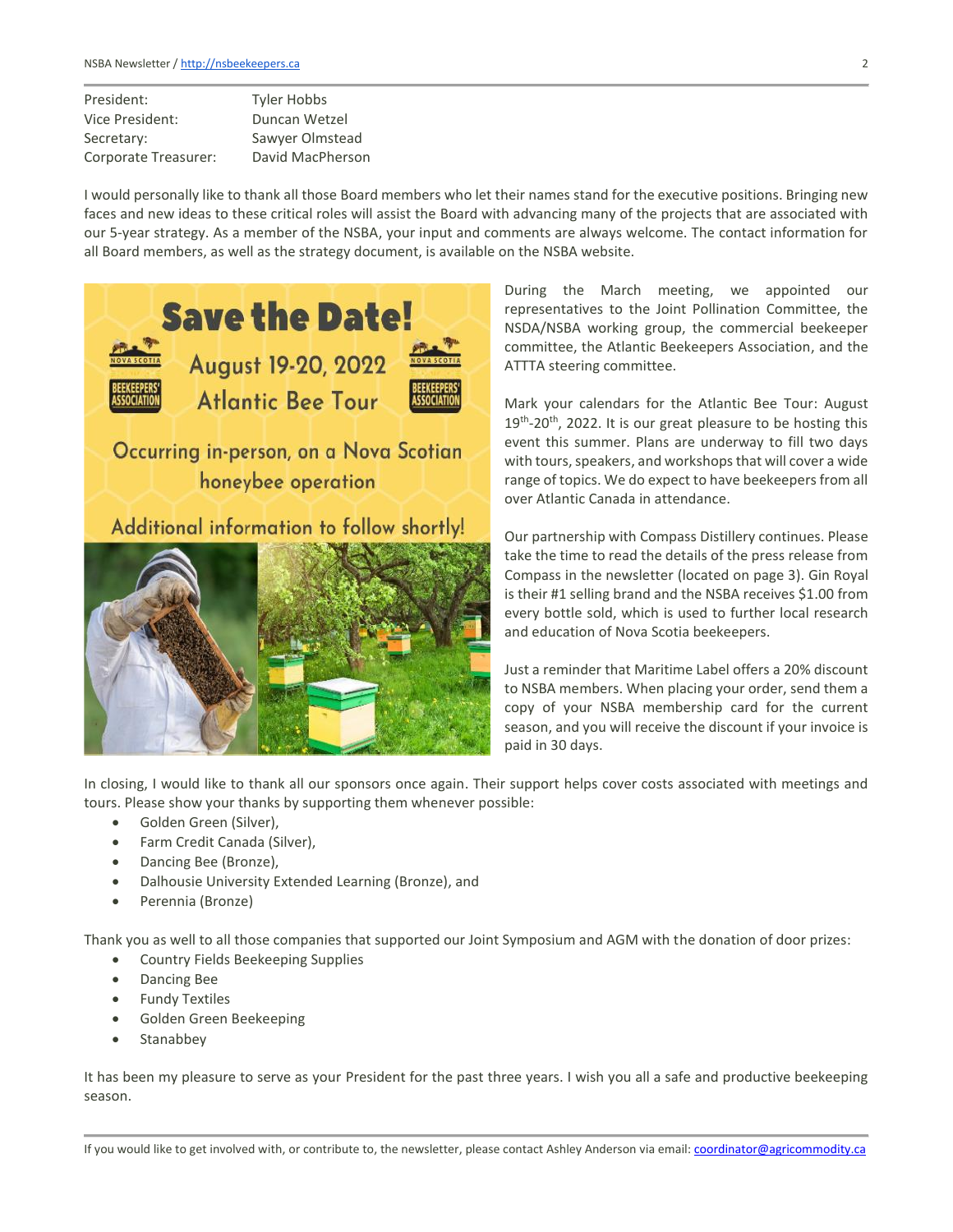CONTACT: SARAH HALL<br>MARKETING, EVENTS & SALES SARAH@COMPASSDISTILLERS.CA



www.compassdistillers.co 2533 AGRICOLA ST HALIFAX, NS<br>B3K 4C4 CANADA

### PRESS RELEASE

Thursday, March 24th, 2022: Compass Distillers today announce their largest donation to date of \$10,000 CAD to the Nova Scotia Beekeepers Association (NSBA), in the form of a cheque. Compass Distillers continue to donate \$1 from every bottle of Gin Royal sold, to the NSBA. The provided amount today is an accumulation of sales spanning from September of 2020 to February 28th, 2022.

The NSBA will be investing the donation into local research and beekeeper education; with their number one strategic goal of the industry being honey bee health. They look to further their current research projects, increasing their over-wintering capacity of locally-raised queens and being part of a national research effort. The donation will help them to invest in a project with the Atlantic Tech Team for Apiculture to create an infrastructure that helps educate and support smaller beekeepers who wish to expand their operations.

Gin Royal itself is a tribute to the bees and pollinators whose work allows us to create beautiful spirits. More than half of the botanicals used in gin are pollinated by bees, and without them, there would be no gin.

Compass Distillers would like to thank their customers and supporters for making this donation possible, while also making Gin Royal an award-winning and best selling Nova Scotian fermented and distilled gin.



*Compass Distillers presenting Alex Crouse, NSBA President, with the NSBA donation cheque, at Wood'n'Hive Honey in Port Williams, NS*

For release 2PM AST, Thursday, March 24th, 2022

# Administrator Update

*Ashley Anderson, Agri-Commodity Management Association*

Membership and queen receipts, as well as membership cards, will be emailed to everyone within the next couple of weeks.

Presentations from [the Beekeeper Symposium and NSBA Annual Meeting](https://nsbeekeepers.ca/industrynewsDetail.php?192) which occurred February 25<sup>th</sup>-26<sup>th</sup> are available for viewing on the NSBA website.

NSBA is again offering queens for sale this year. The [Queen Order form](https://nsbeekeepers.ca/cmsAdmin/uploads/2022-queen-order-form-fillable_001.pdf) can be found on the NSBA website. A reminder that **orders and payments must be received by April 18<sup>th</sup>.** Order forms can be sent to **coordinator@agricommodity.ca**, with etransfer payments sent t[o ksaville@agricommodity.ca.](mailto:ksaville@agricommodity.ca) To pay via credit card, please phone Ashley directly at 902-893-7455.

Useful Links:

- NSBA 2022 [Membership Application Form](https://nsbeekeepers.ca/forms.php)
- **[New Brunswick Beekeepers Association](https://nbba.ca/)**
- [Prince Edward Island Beekeepers Association](https://peibeekeepers.ca/)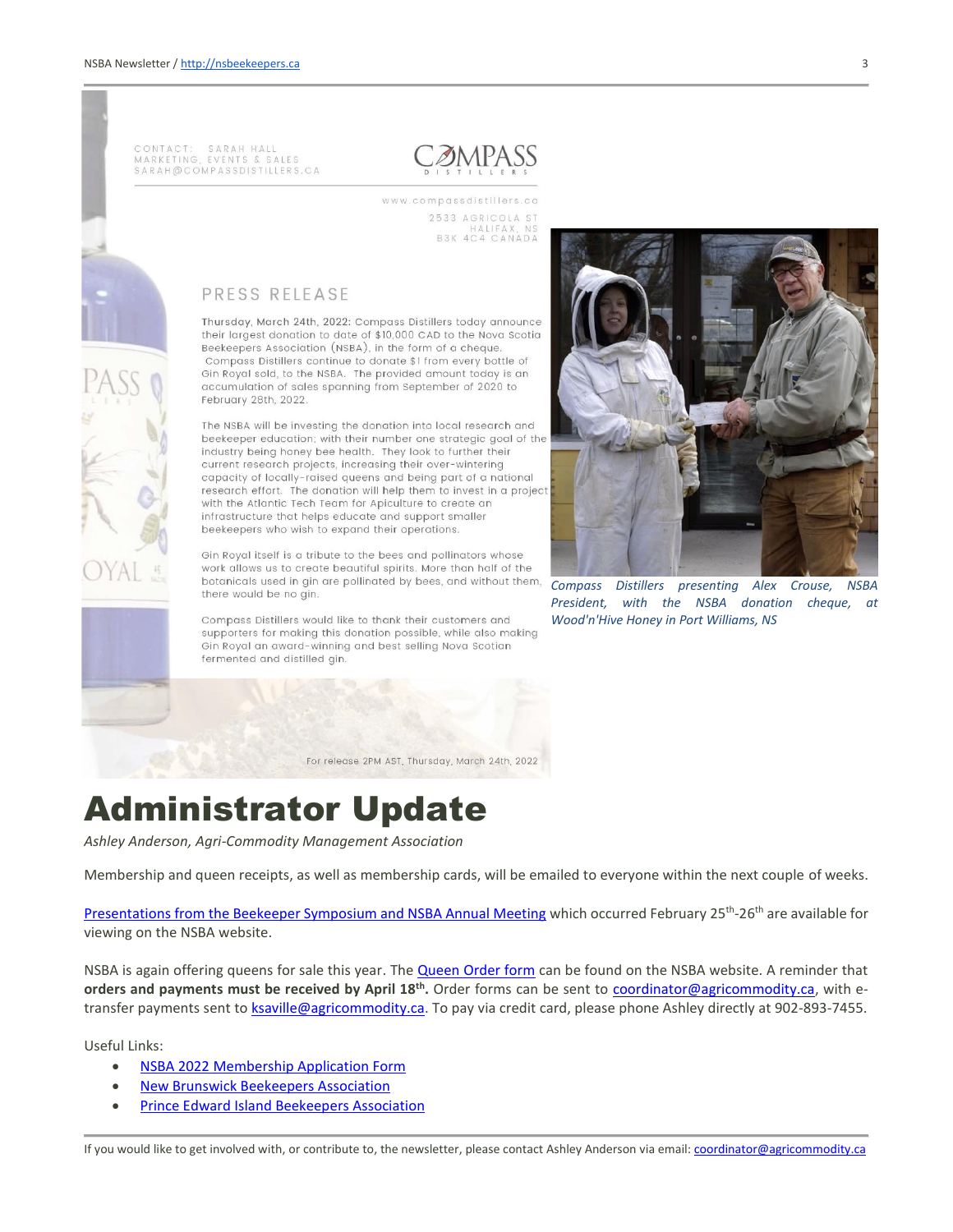## ATTTA Update

*Andrew Byers, Atlantic Tech Transfer Team for Apiculture*

As the Tech Transfer Team works to provide extension to beekeepers and support the building of the pollination capacity of honeybees for lowbush blueberries, winter can be a busy time. In the past weeks, the team has been participating in winter meetings, workshops, and other training events. It is always encouraging to see that these events are well attended by local beekeepers' keen to develop their skills and knowledge.

In the past few months, the team has been developing additional learning resources for our region's beekeepers. Some examples of recent facts sheets include information on purchasing new equipment and nucleus colonies. Also, there are new videos on our YouTube channel through two playlists: *Pollination Education* & *Canadian Beekeeping Minutes*. Further details can be found through the links provided below.



Although traveling has been difficult during the ongoing pandemic, ATTTA still managed to virtually attend meetings with beekeepers across the Atlantic region and beyond. Presentations have been given for Maritime beekeeping associations as well as blueberry groups in Nova Scotia and New Brunswick. We have been doing a series of workshops in PEI through the winter as well. With restrictions lifting, the hope is that beekeepers will once again be able to meet in person and there are already events planned for the summer.

To provide continued, professional training opportunities for our region's beekeepers, ATTTA will once again be teaming with Dalhousie University Extended Learning to offer the Fundamentals of Beekeeping program. The program consists of four courses and leads to a beekeeping certificate awarded by Dalhousie University. The first of four courses will begin in March with the other three courses across the beekeeping season. The courses can be attended remotely but there is an opportunity to attend sessions in person.

As we approach the beekeeping season, we hope for low winter losses after what has, so far been a winter of great variability in weather. So, we remain optimistic for an early spring and will look forward to working with beekeepers through this upcoming season.

ATTTA Links:

- ATTTA website <https://www.perennia.ca/portfolio-items/honey-bees/>
- Bee Atlantic ATTTA YouTube[: https://www.youtube.com/channel/UCZr9bwkQdarX5GFttcRdMVA](https://www.youtube.com/channel/UCZr9bwkQdarX5GFttcRdMVA)
- What's the Buzz with ATTTA blog: <https://www.atttabuzz.com/>
- What's the Buzz with ATTTA podcast: [https://www.perennia.ca/learning/podcast/whats-the-buzz-with-attta](https://www.perennia.ca/learning/podcast/whats-the-buzz-with-attta-beekeeping/)[beekeeping/](https://www.perennia.ca/learning/podcast/whats-the-buzz-with-attta-beekeeping/)
- ATTTA@beeatlantic Twitter:<https://twitter.com/beeatlantic>

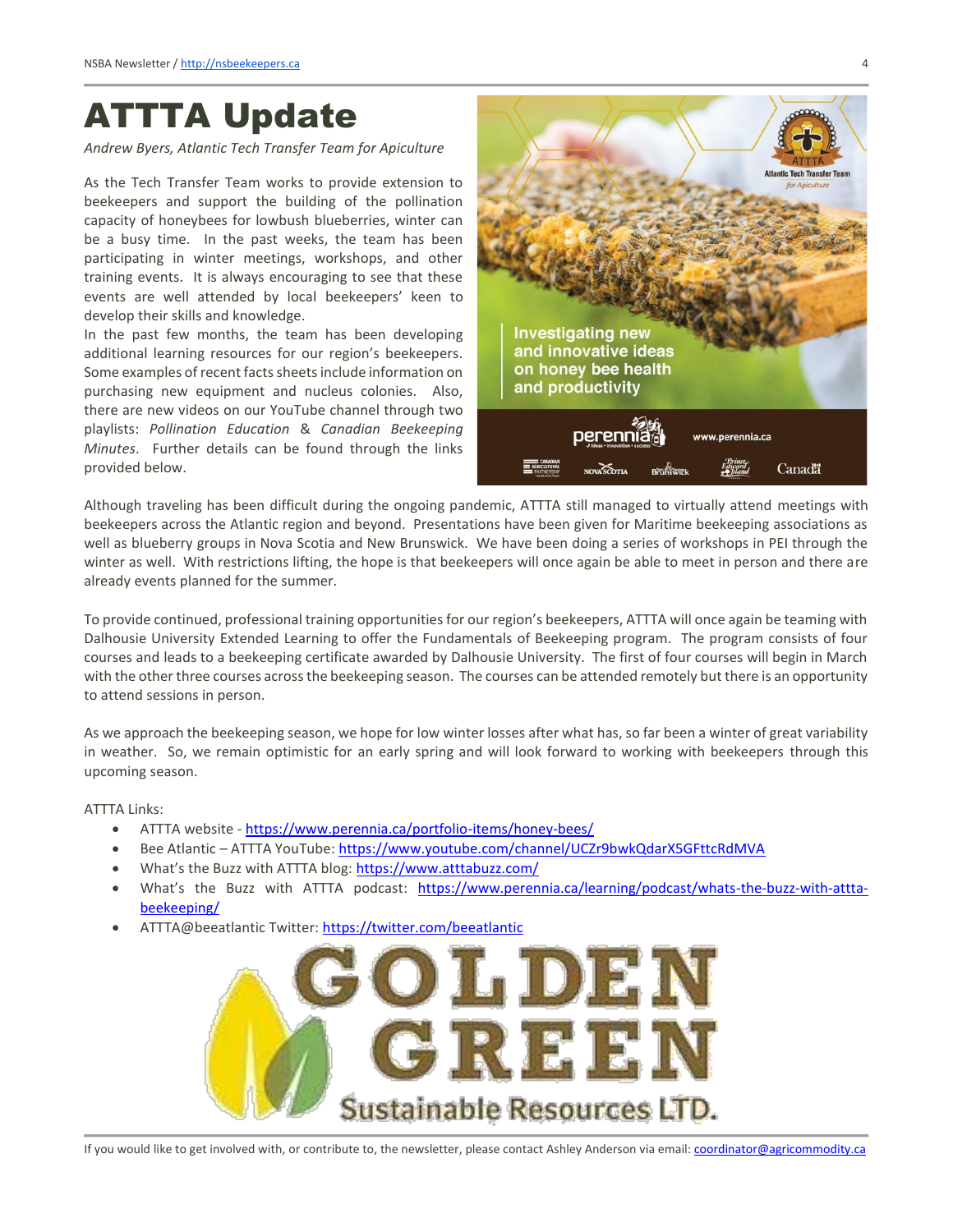### Provincial Apiculturist Update

*Jason Sproule, Nova Scotia Department of Agriculture*

Hopefully your hives have fared well over winter, and you are now starting to take stock or your winter survival. Most hives can make it to February, but March and April can be tough months as brood rearing puts substantial strain on colonies and taxes remaining food stores. Even amongst the most experienced beekeepers, some losses are expected, and dealing with deadouts in spring is as common as monitoring varroa mite loads, ordering queens, feeding light sugar syrup, applying pollen patties, and complaining about the weather.

Nova Scotia beekeepers have a recent history of wintering well, with colony loss estimates ranging between 12.2 to 19.8% over the past 10 years. 10-15% losses are considered sustainable. In other words, beekeepers can replace lost colonies by splitting those remaining, without suffering significant loss of honey production, rental income, etc.

Commercial beekeepers (those with 50+ hives) are asked to participate in a spring Winterloss Survey. The results of this survey are reported in the Annual CAPA Winterloss Statement, published in early July. This report presents loss estimates across Canada and helps to identify issues and practices that may have contributed to winter mortality. Past reports are available at: Colony Loss Reports - CAPA [\(www.capabees.com\)](http://www.capabees.com/). Among the most common factors thought to be responsible for winter mortality are poor queens, weak colonies in the fall, ineffective varroa control, starvation, and "Don't know".

While it is not always possible to identify the cause of mortality, examination of deadouts (dead colonies) can provide several clues, helping you to learn from mistakes, up your apicultural acumen and determine whether it is safe to reuse hiveware. Here is a description of several common causes of winter hive death to keep in mind as you begin working through your bee yards this spring.

#### **Starvation:**

Once March and April come along, the demand for remaining food stores increases dramatically as brood rearing begins and larval worker bees need to be fed (a lot). The absence of honey and bee bread (processed pollen) stores is an obvious indication of starvation. However, it is possible for bees to die of starvation even when ample food stores remain. Some honeys, depending on floral sources, are more prone to crystallizing and bees will have a tough time using crystallized honey or sugar syrup. Hive size may also be a factor. A hive body that is too big for the size of the colony within, will be difficult for bees to warm. Food stores that cannot be sufficiently warmed will not be consumed; a phenomenon often referred to as "cold starvation". Cold starvation often presents with large groups of workers having died head-first in cells. It is common for beekeepers to apply light sugar syrup and/or protein supplement patties in spring. This can help prevent instances of starvation that occur at the tail end of winter but is a balancing act. Too much feed, or given too early, can cause brood rearing to ramp up substantially, which then increases feed demands.

#### **Excessive Moisture:**

Wet soggy bees clumped between frames and piled along the bottom board, as if the bees died all at once, as well as thick mats of mold, are telling symptoms of moisture-related deaths. Top ventilation (i.e. an upper entrance) is very important in winter as condensation that forms on the underside of the cover, will rain back down. Once wet, bees will struggle to dry and warm themselves. If this seems to be a recurring issue after you have provided top ventilation, you may need to consider relocating your bee yard away from where cold damp collects.

#### **Mites:**

Varroa mites are a common cause of winter mortality. I observed a higher than usual mite population last season and expect this may be a major contributor for winter losses this year. As ever, it will be important for beekeepers to monitor and treat for mites accordingly. Many are putting mite treatments in their hives now. If you are a new beekeeper, you should know mite management is unavoidable – if you don't make mite monitoring and treatments a routine practice, you will not have bees for long. A winter deadout that died from mites usually exhibits symptoms including dead workers on the bottom board with mites still attached, also unattached mites on the bottom board, and white crystals of mite faeces on the sides of many brood cells. Varroa mites are about the size of a pinhead and are of a deep reddish-brown colour. You may also observe many dead workers with deformed wings, which is an indication of a viral disease that is common in the presence of high mite loads.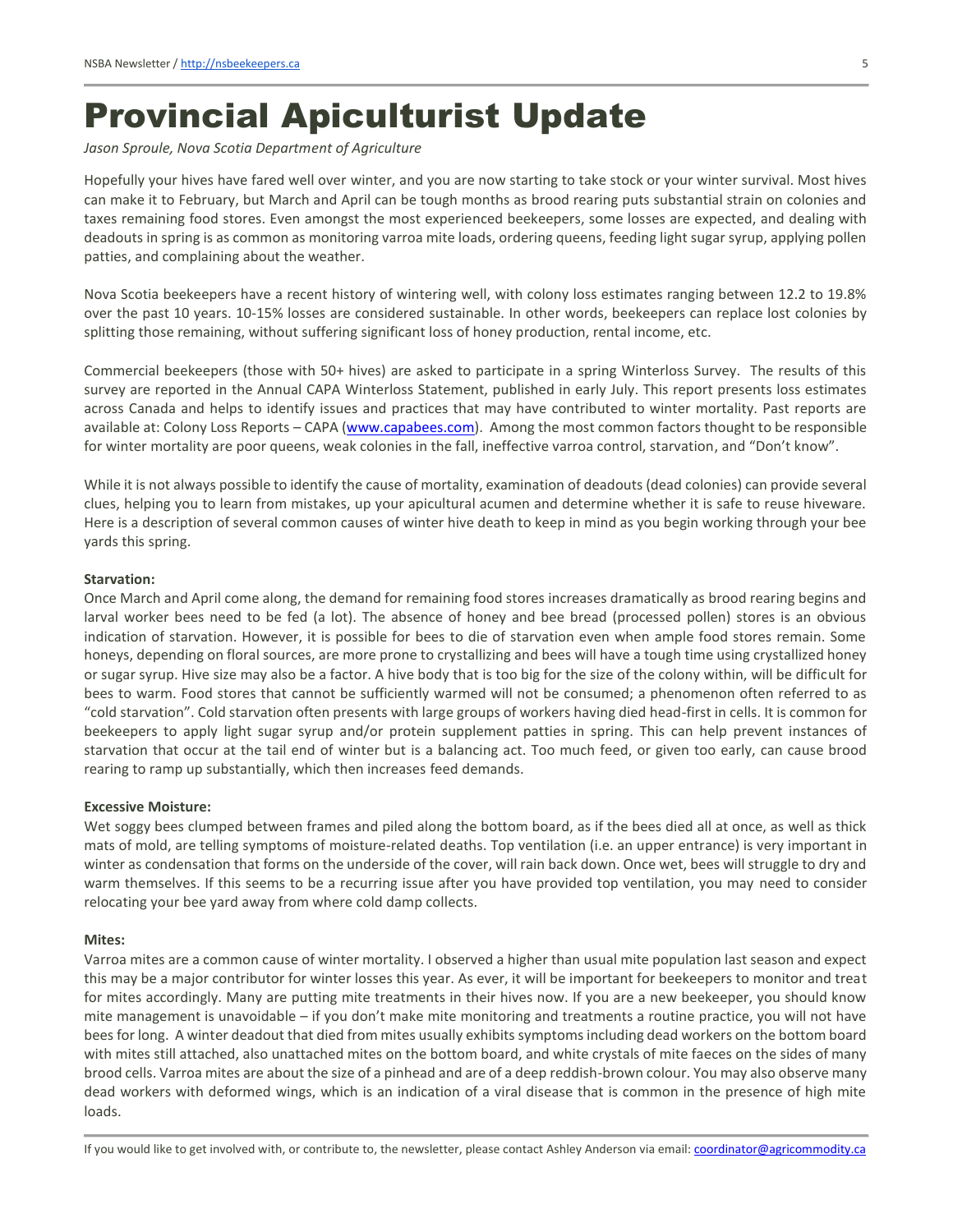#### **Dysentery:**

Many believe that dysentery or faecal staining on tops of frames and sides of the hives is indicative of Nosema, a microsporidian disease. Faecal stains appear as several reddish-brown drips. This link with Nosema is questionable. It may be a factor, but more often the cause of dysentery is consumption of something that doesn't agree with them (e.g. certain pollens, chemical irritants, fermented feed, bad syrup feeds, etc.). There's not much you can do about what bees gather and store for themselves, but beekeepers should ensure they are only feeding syrups prepared from refined white sugar. Never use molasses, icing sugar, raw sugar, brown sugar or otherwise, to prepare syrup feed as these can certainly lead to dysentery. Because there is a chance the dysentery is caused by pathogens, it's advisable to cull badly stained frames, wash the stains off the outside of hive bodies, and flame the interior of hive supers before reusing the deadout.

#### **Shrews:**

In the past several years I have observed and had reports of shrews wiping out entire bee yards. Shrews have a voracious appetite and consume workers bees throughout the winter. The problem tends to come to light when the damage is so extensive that other winter mortality causes can be ruled out. I postulate that shrew damage is occurring to a lesser extent in other bee yards but goes undiagnosed. Some telling signs of shrews are, piles of dismembered bee parts on the bottom board, large holes (to extract meaty flight muscles) in the thoraces (the middle body segment where wings and legs attach) and symptoms of cold starvation. The absence of a shrew nest in the hive does not rule out shrews. Mice nest in hives, shrews typically do not. Shrews will be a recurring problem and the beekeeper must either relocate the bee yard or apply ¼" wire screens to the entrances in late fall – just make sure to remove these in spring before bees start foraging for pollen.

#### **Failing Queen:**

There are many factors that impact queen fecundity. Imported queens are often stressed during long transits and may experience drastic temperature fluctuations that decrease sperm viability inside a mated queen's spermatheca. Locally reared queens are often preferable, but not always available, and there too, weather, genetics, method of rearing (i.e. purpose bred, supercedure or emergency cells), drone availability, and introduction method all influence a queen's success. There is a degree of luck inherent with queens and is part of the reason we need to tolerate some winter mortality. Deadouts from poor queens may exhibit signs of cold starvation, erratic brood patterns, or a high proportion of drone cells interspersed among worker cells.

#### **American foulbrood:**

American foulbrood (AFB) is a topic covered at length at our Winter Beekeeper Symposium by Dr. Elemir Simko. While AFB reports are not common, I am increasingly concerned due to the proximity of apiaries in some regions. This can lead to the rapid spread of this disease between bee yards. As the name suggests, AFB is a disease of developing brood. It inevitably leads to colony death, so beekeepers are usually instructed to euthanize infected colonies and burn or dispose of infected equipment. Bacterial spores remain viable for decades and can rapidly re-initiate disease if the equipment is put to use again. In late winter, diseased colonies will struggle to successfully rear brood. With few or no new worker bees being produced and the previous year's "winter bees" expiring from age, the stress on the colony becomes too great.

The most obvious signs in deadouts will be hatched cappings that conceal rotting larvae beneath. Similar holes can be observed during the normal capping process, but a keen eye will differentiate the whitish larvae/prepupae underneath of a healthy developing bee versus the slightly more angular holes (absent a healthy larva beneath) that are found in AFB diseased cells. In some instances, the developing bee extends its proboscis (bee tongue) upward to the top of the cell. Eventually, the rest of the body decays but the tongue may remain. This may only be observable in one or two of dozens of diseased brood cells but is quite a definitive symptom.

AFB winter deadouts will likely have lots of scales but to see them requires good lighting and holding the frame at just the right angle. Scales are the dehydrated puddle of goo that remains at the bottom of an AFB infected brood cell. Hold the frame so that the bottom of the cells are quite visible from above at a slight angle. Scales are very dark brown, and difficult to see on old dark comb, but are extremely visible on new lighter comb. A little-known trick is to shine a UV blacklight, inexpensively obtained from Amazon or Canadian Tire, which causes AFB scales to fluoresce. Pollens, molds, and crystalized sugars may also fluoresce, but these materials do not lie flat only on the bottom of cells, as do AFB scales.

Where AFB is identified or strongly expected, the beekeeper must notify the Provincial Apiculturist [\(jason.sproule@novascotia.ca;](mailto:jason.sproule@novascotia.ca) 902 890-1565).